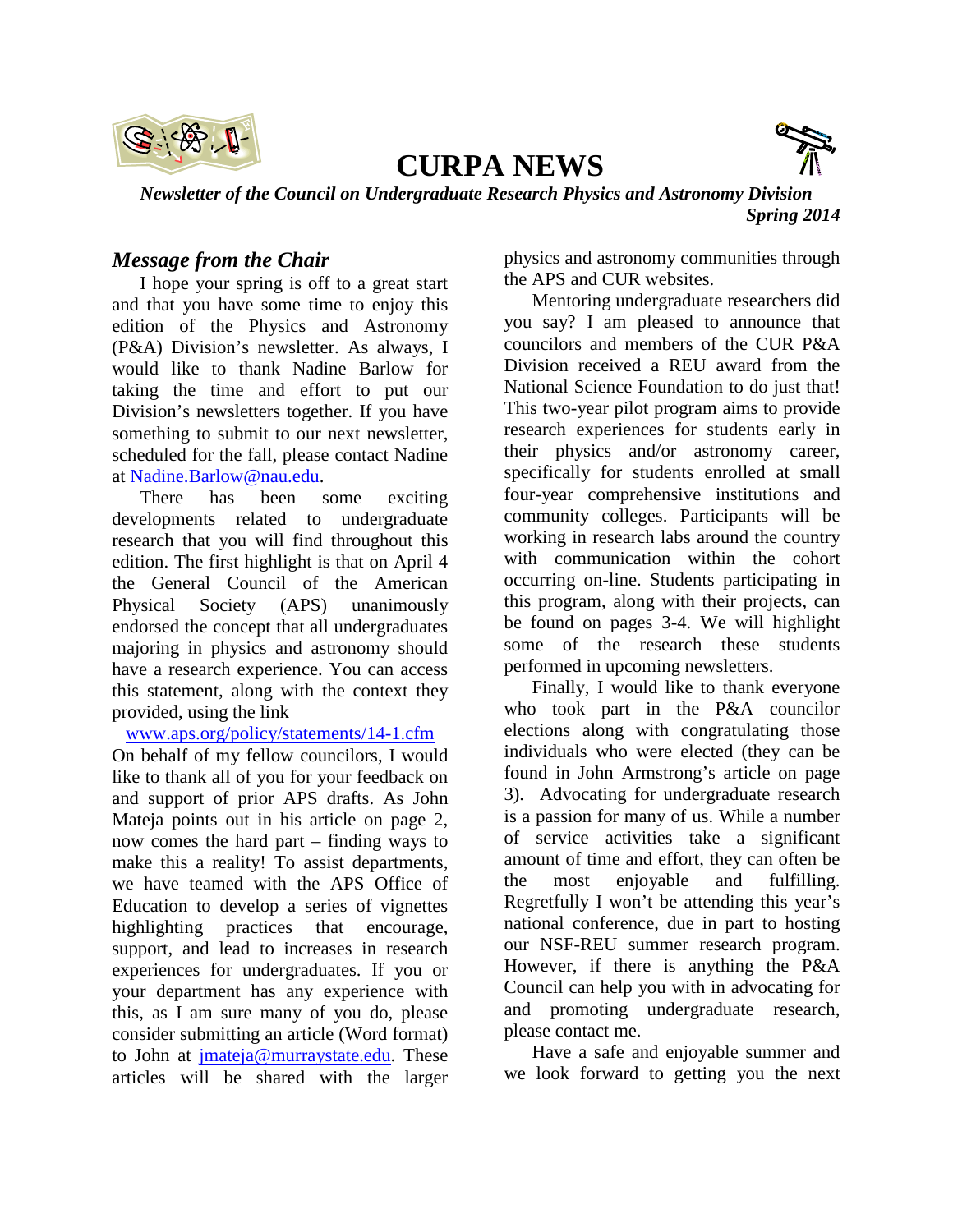edition of the CUR Physics and Astronomy newsletter in the fall.

> *Michael Jackson Chair, CUR Division of Physics and Astronomy Central Washington University [jacksonm@cwu.edu](mailto:jacksonm@cwu.edu)*

# *APS Calls for Research Opportunities for Undergraduate Physics and Astronomy Majors!*

The idea that all undergraduates majoring in physics and astronomy should have a research experience received an important endorsement when the General Council of the American Physical Society (APS) voted unanimously on April 4, 2014 to adopt the following statement:

*The American Physical Society calls upon the nation's four-year colleges and universities and their physics and astronomy departments to provide or facilitate access to research experiences for all undergraduate physics and astronomy majors.*

An accompanying "Context" statement goes on to say:

*Research experiences provide students with many benefits, including skills in problem definition, project design, openended problem solving, use of modern instruments and techniques, data collection and analysis, analytical and computational modeling, and communication of evidence-based technical arguments. These skills are of great value to students as they go on to engage in future science, engineering, business, education, government, or other careers. Participation in research has been shown to increase retention in STEM (science, technology, engineering and mathematics) degree programs, support students' decisions to pursue STEM careers, and enable students to move more effectively from the classroom to professional practice.* 

The action by the General Council follows work by many individuals in the physics and astronomy communities, particularly those from APS' Committee on Education and the Forum on Education and the Council on Undergraduate Research's Physics and Astronomy Division, to get such a statement adopted. The APS statement now joins similar statements adopted by the Society of Physics Students, Council on Undergraduate Research, American Astronomical Society, American Association of Physics Teachers, and the APS Committee on Education. These statements can be viewed on the Society of Physics Students web site at: [http://www.spsnational.org/governance/state](http://www.spsnational.org/governance/statements/2008undergraduate_research.htm) [ments/2008undergraduate\\_research.htm.](http://www.spsnational.org/governance/statements/2008undergraduate_research.htm)

Of course, making such statements and realizing what the statements ask us to do are two entirely different things. It is now incumbent upon us to work collaboratively to make undergraduate research experiences for all physics and astronomy majors a reality, either on our campuses or through off-campus opportunities. To help departments grow even more vibrant programs and to showcase current bestpractices, the APS Department of Education and Diversity and the CUR Physics and Astronomy Division would like to develop a series of vignettes/brief articles that highlight practices that encourage, support, and lead to increases in research experiences for undergraduates. If you or your department has a practice, a course in which undergraduate research is embedded, funding strategies, internship placement strategies, etc. that you believe would enable others to enhance undergraduate research in their programs, we invite you to submit an article via email to John Mateja at [jmateja@murraystate.edu](mailto:jmateja@murraystate.edu) (please submit the article as a Word attachment). These articles will be shared with the larger physics and astronomy communities through the APS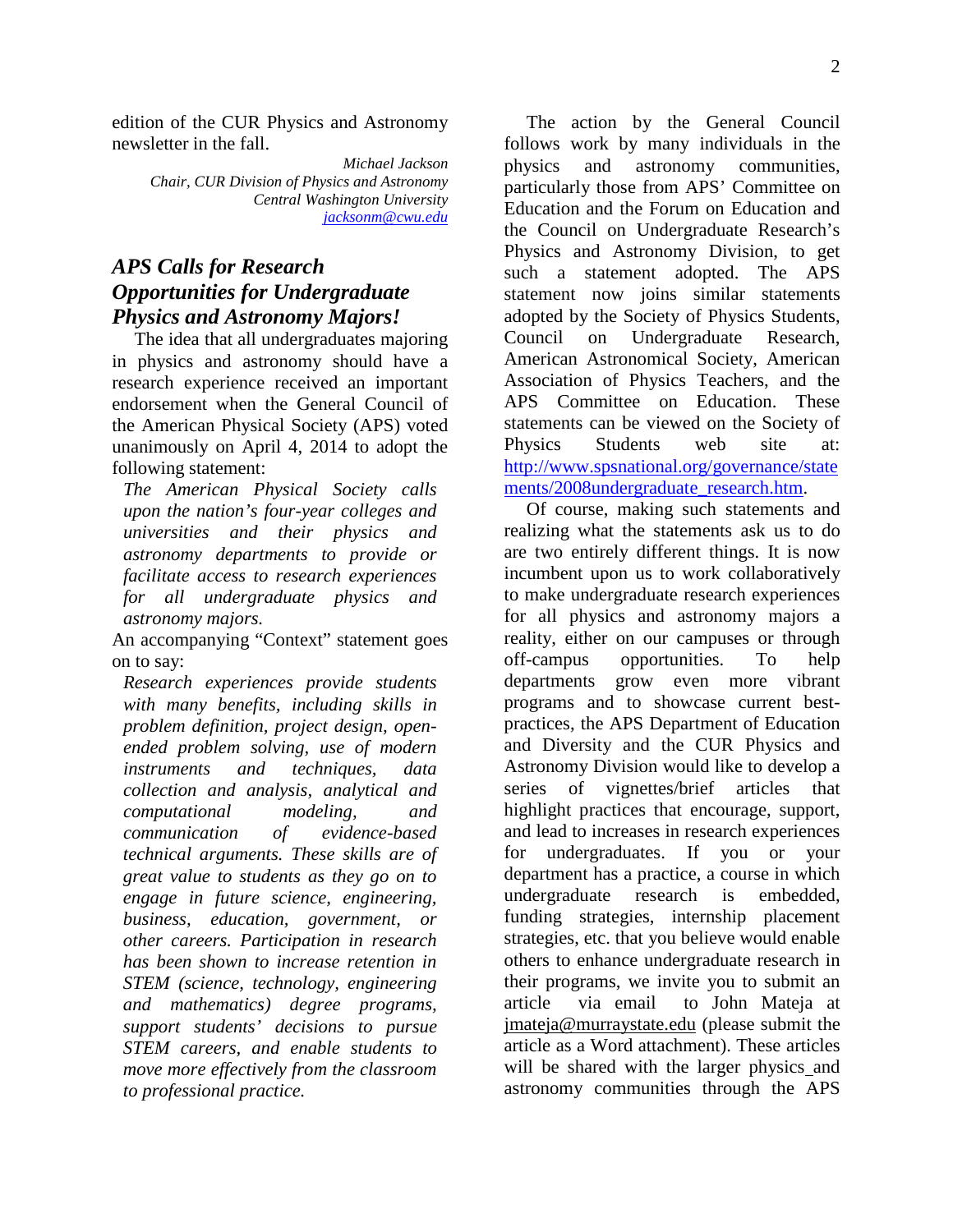and CUR websites. Working together as a community, we can realize what our societies now envision for our undergraduate majors. When we accomplish this important outcome, we can be proud that our disciplinary area will be the first to have ever done so.

> *John Mateja Murray State University [jmateja@murraystate.edu](mailto:jmateja@murraystate.edu)*

### *Welcome New CUR P&A Councilors*

Congratulations to new and returning councilors for 2014. The members of the CUR Physics and Astronomy Division are looking forward to working with all of you.

New Councilors:

- Matthew Beaky, Juanita College
- Terry Oswalt, Embry Riddle Aeronautical University Daytona Beach
- Raul Peters, Paine College
- Doug Petkie, Wright State University
- Toni Sauncy, Angelo State University
- Brian Utter, James Madison University
- Andrew West, Boston University

Re-elected Councilors:

- John Armstrong, Weber State University
- Mark Bierman, Wartburg College
- Horace Crogman, University of California - Merced
- Michael Jackson, Central Washington University

Here's to a great year!

*John Armstrong Weber State University [jcarmstrong@weber.edu](mailto:jcarmstrong@weber.edu)*

### *CUR Physics and Astronomy REU Site*

Councilors and members of CUR's Physics and Astronomy Division applied for and received funding from the National Science Foundation to host an REU site. This project aims to provide research experiences for students early in their physics and/or astronomy career, specifically for students enrolled at small four-year comprehensive institutions and community colleges. Although the grant formally supports 6 students, additional funding has been provided by the Washington Space Grant Consortium and the Council on Undergraduate Research to support a seventh student. The students, their projects, and their mentors are listed below. The program will run from June 2 through August 8, 2014. The second year of this pilot project will be run during summer 2015.

- Garrett Arnhold, Edmonds Community College, "Biophysics of synchronization and chaos," Dr. Sorin Oprisan, College of Charleston
- Jose Barajas, Yakima Valley Community College, "Measurement of optically pumped far-infrared laser frequencies," Dr. Michael Jackson, Central Washington University
- Nicole Cutri, Bay Path College, "The effect of defects on microtubule persistence length," Drs. Tav Hawkins and G. Sudhakaran, University of Wisconsin-La Crosse
- Emily Dick, James Madison University, "A search for variability among highly evolved stars," Dr. Terry Oswalt, Embry-Riddle Aeronautical University
- Alfredo Santacruz, Whittier College, "Exploring the limits of planetary habitability using orbital dynamics,"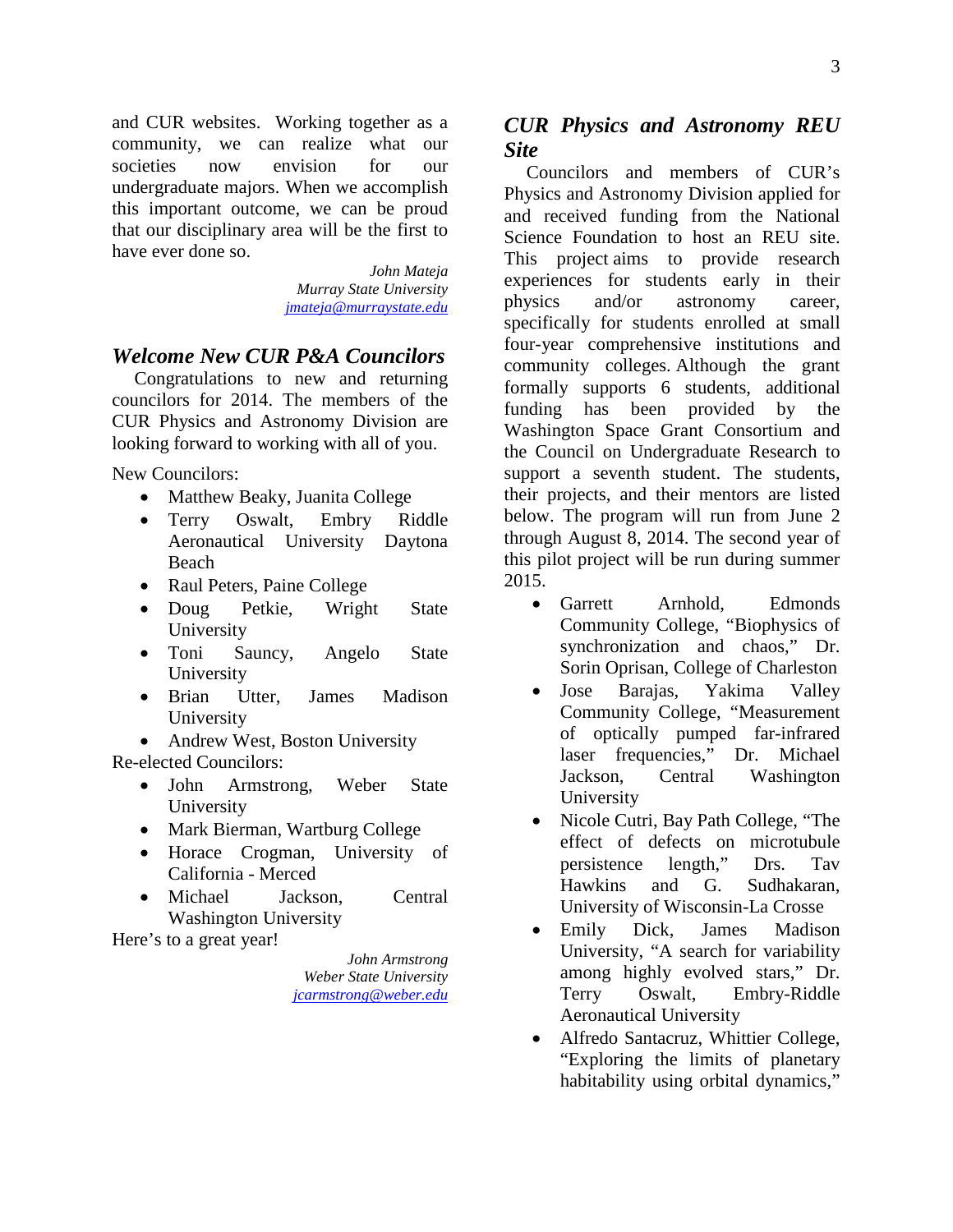Dr. John Armstrong, Weber State University

- Zach Swanson, Doane College, "Developing oxide materials for optoelectronic applications," Drs. Seth King and G. Sudhakaran, University of Wisconsin-La Crosse
- Katherine Taylor, Merrimack College, "Terahertz photoacoustic spectroscopy," Dr. Doug Petkie, Wright State University

*Michael Jackson, PI Central Washington University [jacksonm@cwu.edu](mailto:jacksonm@cwu.edu) and John Mateja, PI Murray State University [jmateja@murraystate.edu](mailto:jmateja@murraystate.edu)*



#### *2014 Posters on the Hill*

CUR's *Posters on the Hill* will be held on Tuesday, April 29 and is tentatively scheduled in the Rayburn building, Washington DC. This year, 60 posters were selected from nearly 580 completed applications. The students selected to represent the Physics and Astronomy Division are:

- Mark E. Sellers and Philip Luke Spinolo, Rhodes College, (Advisor: Dr. Brent Hoffmeister), "Diagnosing osteoporosis: A promising new ultrasonic technique"
- Jillian Bolinger, University of Massachusetts Dartmouth, (Advisor: Dr. Robert Fisher), "Predicting The Signature of Thermonuclear

Supernovae Resulting from Merging White Dwarf Stars"

• Rance Solomon, Middle Tennessee State University, (Advisor: Dr. Daniel Erenso), "Alternative New Approaches to Early Detection and Effective Treatments of Cancer"

Additionally, the following student from the Physics and Astronomy Division received an honorable mention:

• Kyla Koboski, Hope College, (Advisor: Dr. Jennifer Hampton), "Characterization of Hydrogen Evolution Reaction on Dealloyed Porous NiCu"

Congratulations to the above students and their advisors. As one might expect, reviewers were impressed by the overall quality of the applications and the research being conducted by undergraduates. The *Posters on the Hill* event is held annually, typically during the month of April. If you are mentoring undergraduate students this summer or know someone who is, please keep this program in mind and encourage your undergraduate students to apply. More information about this program can be found at:

[www.cur.org/conferences\\_and\\_events/stude](http://www.cur.org/conferences_and_events/student_events/posters_on_the_hill/) nt events/posters on the hill/.

> *Michael Jackson Central Washington University [jacksonm@cwu.edu](mailto:jacksonm@cwu.edu)*



### *Conference on "Redesigning the Physicist"*

I am writing today to let you know about a great opportunity coming up in June 2014, for physics faculty. In conjunction with the annual Department Chairs' conference, APS is hosting a conference for physics faculty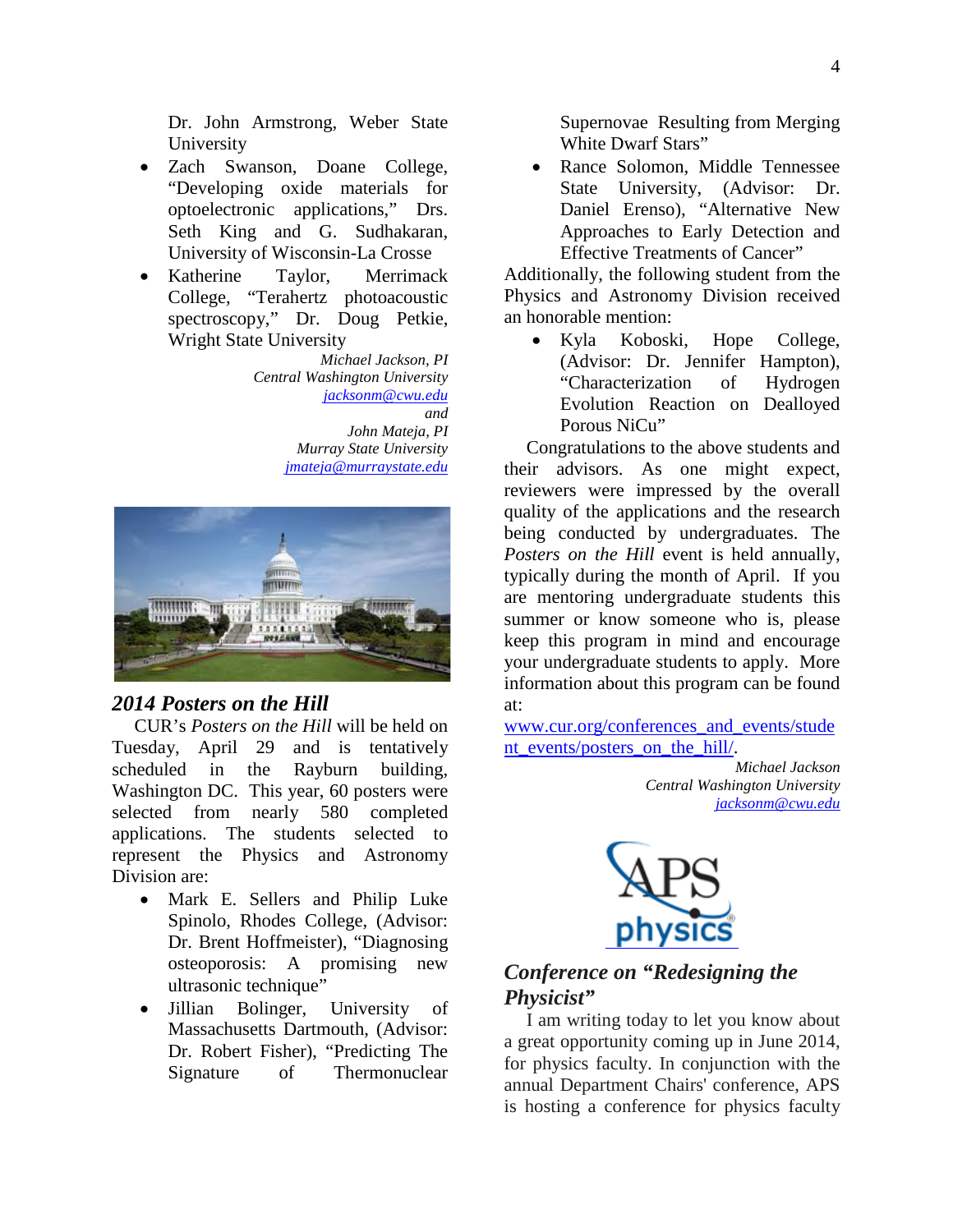on physics innovation and entrepreneurship education.

The conference, *Redesigning the Physicist: Innovation and Entrepreneurship Education for the 21<sup>st</sup> Century*, will focus on strategies for implementing Innovation and Entrepreneurship education into undergraduate classrooms. Sessions will feature existing programs which have successfully implemented innovation and entrepreneurship components (such as the Scienceworks program at Carthage College, and the Case Western Physics Entrepreneurship Program), as well the "success stories" of students who have graduated from these programs and started companies or found successful employment in companies as a result of these programs.

The conference also will focus on resources for educators who are interested in developing innovation and entrepreneurship curricula, or in promoting entrepreneurship among their students and faculty. Representatives from the National Collegiate Innovators and Inventors Alliance (NCIIA) will provide information on existing programs focusing on translating research into viable commercial innovation, and discuss new opportunities for collaboration with departments seeking to implement innovation and entrepreneurship components.

The conference will be held at the American Center for Physics on June 5 - 6, 2014. Housing and registration deadline is Wednesday, April 30. For more information, and to register for the conference, please visit: [www.aps.org/programs/education/conf](http://www.aps.org/programs/education/conferences/innovation.cfm) [erences/innovation.cfm.](http://www.aps.org/programs/education/conferences/innovation.cfm)

> *Crystal Bailey Careers Program Manager American Physical Society*



### *CUR Conference 2014*

CUR is hosting its 16th National Conference, "Creating the Citizens of Tomorrow: Undergraduate Research for All," June 26-July 1 in Washington, DC—a fitting location for its theme of democratizing undergraduate research! In situating the conference in our nation's capital, CUR will highlight crossdisciplinary connections and collaborations among higher education, government agencies, and non-profit organizations.

The overall goals of the conference are to encourage broad participation in undergraduate research and to make visible its benefits to students, faculty, colleges and universities, and communities. Students who participate in undergraduate research are better prepared in their fields of study as well as more informed as citizens as they learn skills of problem-solving, critical thinking, and communication. But as faculty and institutions still face barriers to giving every student a significant research experience, this conference focuses on creative ideas and practical solutions for meeting those challenges. Conference participants will share strategies and models that have helped strengthen undergraduate research in their institutions—in plenary talks, an exciting variety of conference sessions, and through the informal networking that is a hallmark of CUR conferences.

The CUR National Conference is a place where faculty, administrators, staff, academic partners, and policy-makers share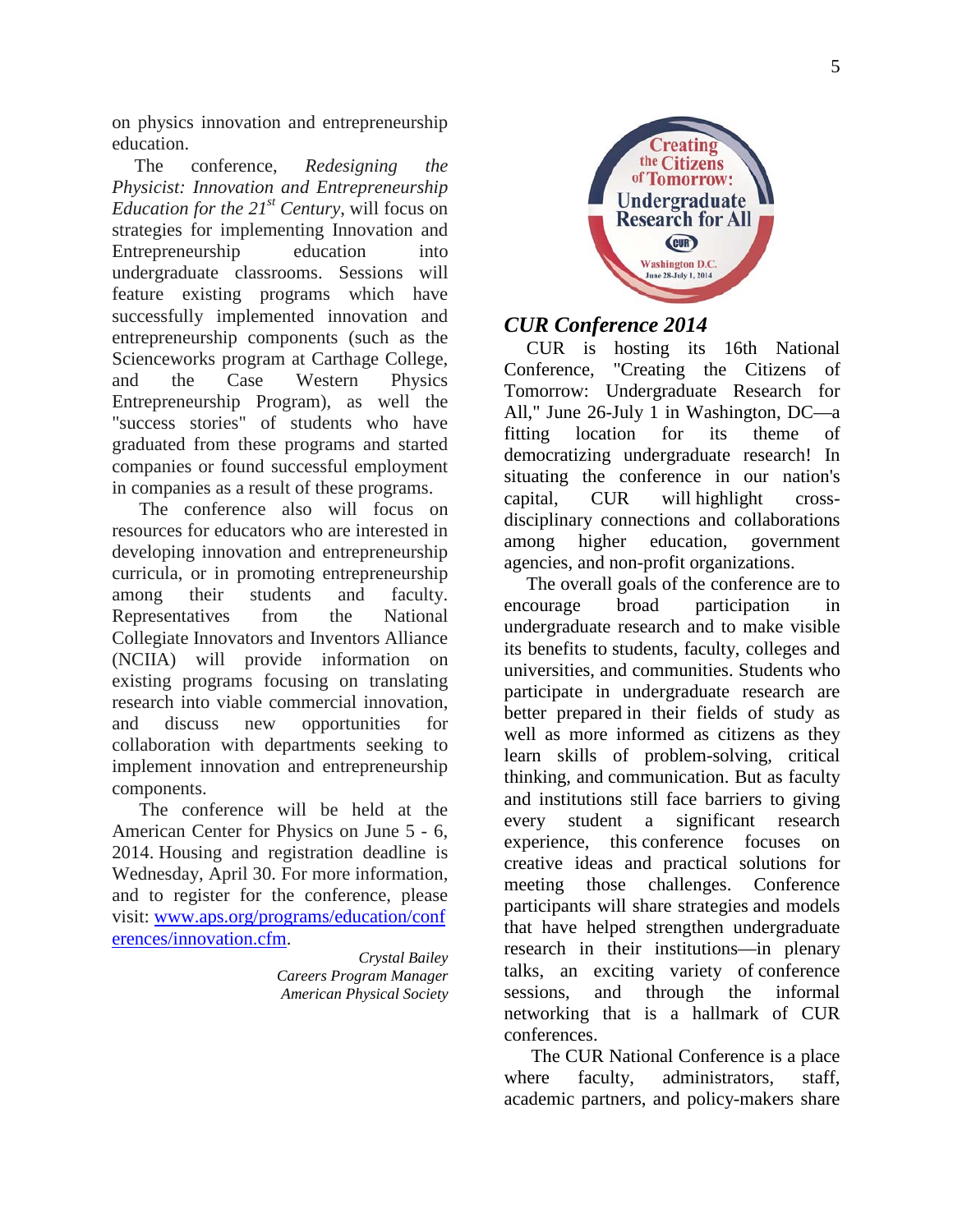peer-reviewed studies of undergraduate research and showcase models of undergraduate research activities at all types of colleges and universities, in all disciplines. Goals for the conference are to highlight the value of undergraduate research and for participants to learn from each other to broaden the opportunities for undergraduates to participate in undergraduate scholarly work.

Registration is now open and your CUR Physics and Astronomy Councilors look forward to seeing you there. For more information, please visit the conference website at:

[www.cur.org/conferences\\_and\\_events/cur\\_c](http://www.cur.org/conferences_and_events/cur_conference_2014/) [onference\\_2014/.](http://www.cur.org/conferences_and_events/cur_conference_2014/)

CUR is offering a limited number of travel grants to attendees with demonstrated need. For more information about the travel grants, see:

[www.cur.org/conferences\\_and\\_events/cur\\_c](http://www.cur.org/conferences_and_events/cur_conference_grants/) [onference\\_grants/](http://www.cur.org/conferences_and_events/cur_conference_grants/)

#### *Kudos To:*

*(We are always looking for contributions to the Kudos section from all P&A Division members. If you have exciting news about yourself and/or your undergraduate research students, please let CURPA News editor Nadine Barlow know so we can include it in the next newsletter.)*

Undergraduate students *T. Guido* and *B. Tulegenov*, together with mentor Anatoly Streltsov (Embry-Riddle Aeronautical University Daytona Beach), presented a paper entitled "Substorm-related ULF waves at high latitudes" at the National Radio Science Meeting in Boulder, CO, Jan. 8-11, 2014. A paper on the topic has been submitted to the Journal of Atmospheric and Solar-Terrestrial Physics.

*Marlon Ramos* (Univ. NV Reno) presented a paper entitled "Impact crater morphology of the Moon: Eastern Nearside (45°S-45°N  $0^{\circ}$ -90°E) at the 45<sup>th</sup> Lunar and Planetary

Science Conference in Houston, TX on March 18. Ramos worked on the project during his summer 2013 REU experience with mentor Nadine Barlow at Northern Arizona University.

*Axel Burgos* (Embry-Riddle Aeronautical University Daytona Beach) is a NASA MUST/McNair Scholar working at NASA Ames Research Center with mentor Bogdan Udrea as part of the Lunar Plant Growth Habitat Team. Alex has worked on a program to maintain a habitat with living plants on the Moon. He is collecting data and performing follow-on trouble-shooting on a parabolic flight this spring in Houston.

*Nadine Barlow* (Northern Arizona University) will be a panelist on the Brookings Institute's A. Alfred Taubman Forum on Public Policy focusing on the US space program and America's role in space exploration. The event will take place May 14 in Washington, D.C.

#### *Opportunities*

*(If you have a job opening that you would like to advertise here, please send the ad to CURPA News editor Nadine Barlow for inclusion in the next newsletter)*

*Three Visiting Assistant Professor of Physics Positions, Embry-Riddle Aeronautical University Daytona Beach Campus:* The Department of Physical Sciences at Embry-Riddle Aeronautical University invites applications for three (3) Non-Tenure-Track positions, most likely at the Assistant Professor level in Physics. One position may be renewed yearly, whereas the other two positions are one-year sabbatical replacement positions.

Applicants with experience in teaching undergraduate physics are particularly encouraged to apply. Interest in engaging undergraduate students in research would be a plus. Applicants must have a Ph.D. in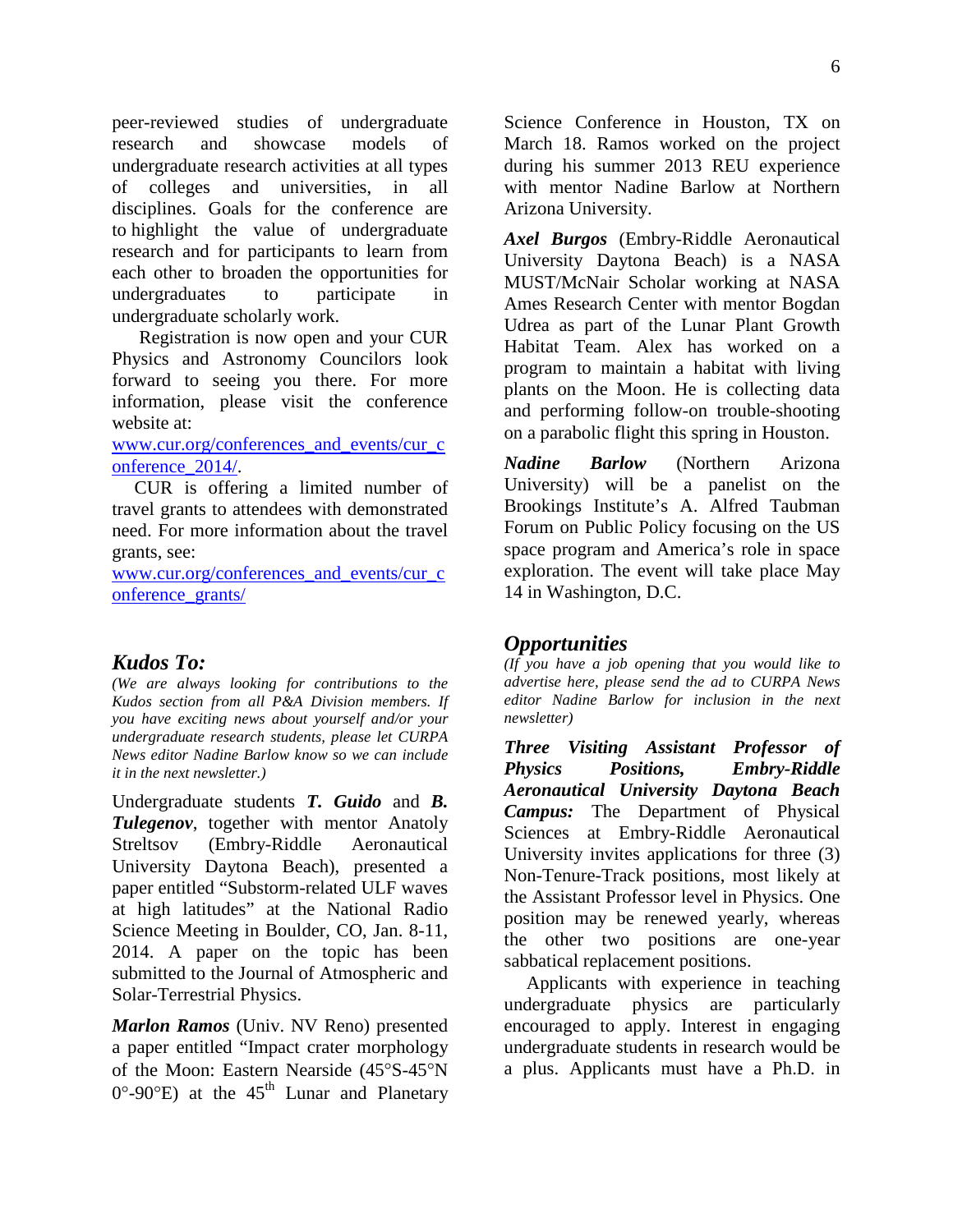Physics or a related field and be available to teach beginning in late August, 2014.

The Physical Sciences Department has about 35 faculty. It is home to one of the leading ABET-accredited undergraduate Engineering Physics programs in the US, as well as growing BS Space Physics, MS Engineering Physics, and PhD Engineering Physics programs. We expect to begin a new BS program in Astronomy & Astrophysics in August, 2014. The Department also provides service courses in physics, chemistry, astronomy, biology, and environmental science to other majors.

The position will remain open until filled. For consideration, please complete an online application and upload a full CV, unofficial transcripts, any additional information on teaching experience and a statement of teaching philosophy, as well as the names, telephone numbers and email addresses of at least three professional references. All materials should be submitted through the link at: [www.erau.edu/jobs](http://www.erau.edu/jobs)

Embry-Riddle is an affirmative action/equal opportunity employer and does not discriminate on the basis of race, religion, gender, age, national origin, disability, veteran status, or sexual orientation. Embry-Riddle is also committed to diversity and inclusion in higher education. We continually strive to recognize, respect and celebrate the differences and cultural identities among individuals as we recruit, support, and embrace our diverse community. We work to provide a safe environment where selfexpression is welcome. We strive to create a campus climate free of discrimination so that networks, partnerships and cultural competency continue to be fostered through leadership, integrity, care and respect.

Inquiries may be addressed to: Terry D. Oswalt, Ph.D., Chair, Dept. Physical Sciences, Embry-Riddle Aeronautical

University, Office: (386) 226-7571, Fax: (386) 226-6621, [Terry.Oswalt@erau.edu.](mailto:Terry.Oswalt@erau.edu)

*Physics Instructor, Northern Arizona University:* The Department of Physics & Astronomy at Northern Arizona University invites applications for an academic year, non-tenure track, instructor position for the 2014-2015 academic year. The position will begin 18 August 2014. The instructor will teach lower division physics courses up to 12 credit hours per semester during the 2014-2015 academic year. The assignment will typically be four courses or some equivalent combination of lectures, recitations, and laboratory sessions. The instructor will also be expected to participate in department service. The salary range for a new instructor is \$36,000 to \$41,000 per academic year, depending on qualifications. This position is renewable pending satisfactory job performance, availability of funds, and program needs.

Minimum qualifications: A Master's degree in physics or a closely related field. Applicant must be able to begin work, with all degrees completed, on 18 August 2014.

Preferred qualifications: A strong academic record; experience teaching physics courses at the college level; evidence of high quality teaching and commitment to student success; strong communication skills; the experience and/or commitment necessary to work with a diverse population.

Applicants should submit a letter of application, a curriculum vitae (including a current e-mail address), a description of your approach to pedagogy and student success, unofficial copies of your undergraduate and graduate transcripts, and contact information for three references who know your teaching to:

Physics Instructor Screening Committee Department of Physics & Astronomy NAU Box 6010